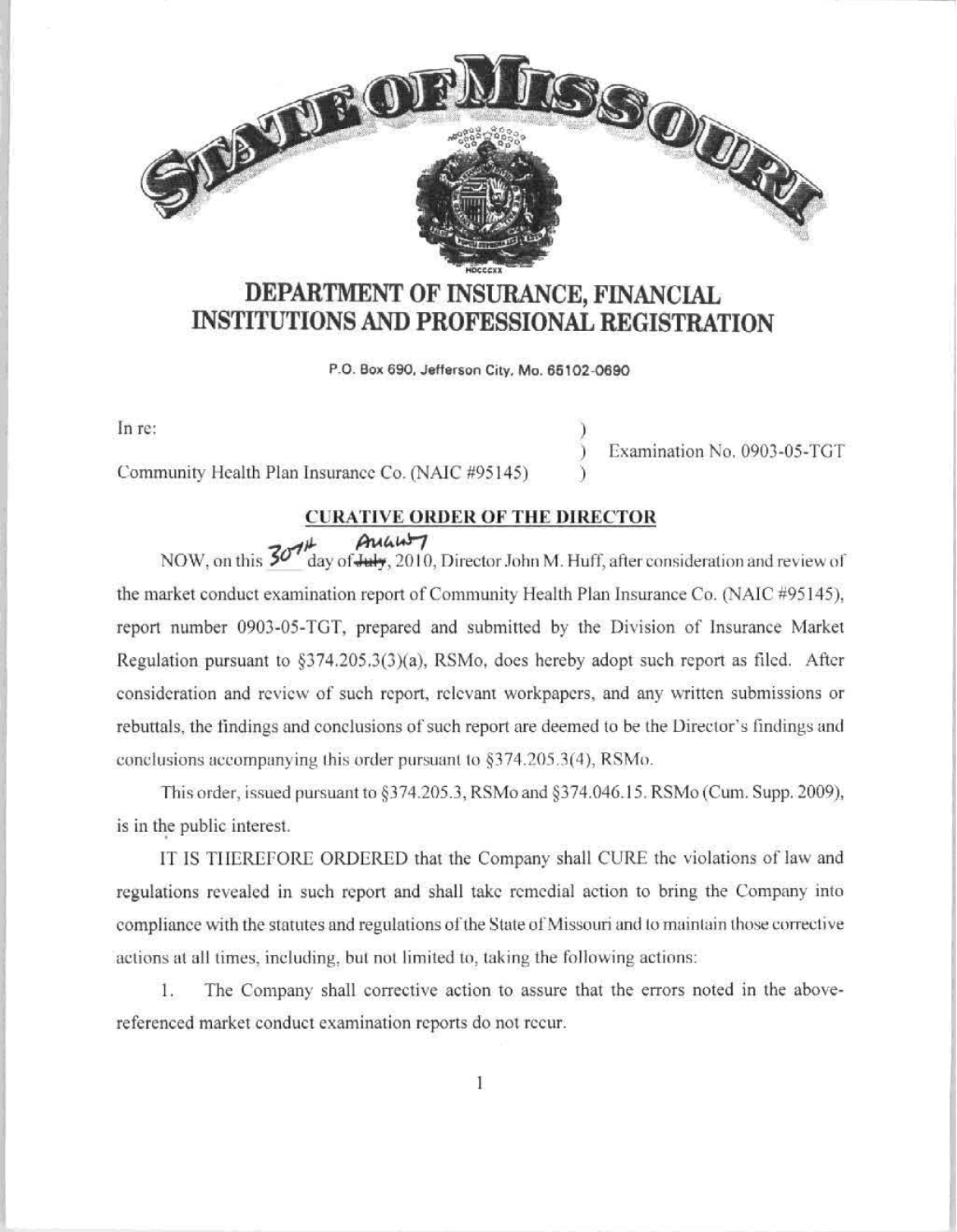2. The Company agrees to review all denied claims dated January 1, 2006, to the date a final Order is entered closing this examination, to assure that the claim was properly adjudicated, in accordance with §376.1218, RSMo. If the claim was not properly adjudicated, the Company agrees to reopen and reprocess the claim. If the claim should have been paid, the Company will issue any payments that are due to the claimant, bearing in mind that an additional payment of one per cent (1%) interest per month is also required, per §376.384, RSMo, for any delayed payments from the date the claim was first received with a letter stating that the payments are being made "as a result of a Missouri Market Conduct examination." Additionally, evidence should be provided to the Department within 90 days of the date a final Order is entered closing this examination that such notice has bccn scnt to thc claimants.

3. Documentation of all remedial actions taken by the Company to implement compliance with the terms of this Order and to assure that the errors noted in the examination report do not recur, including explaining the steps taken and the results of such actions, shall be filed with the Director within 30 days of the entry of this Order.

So Adopted, found, Concluded and Ordered.

Date  $\overbrace{\phantom{aaaaa}}$  Date  $\overbrace{\phantom{aaaaa}}$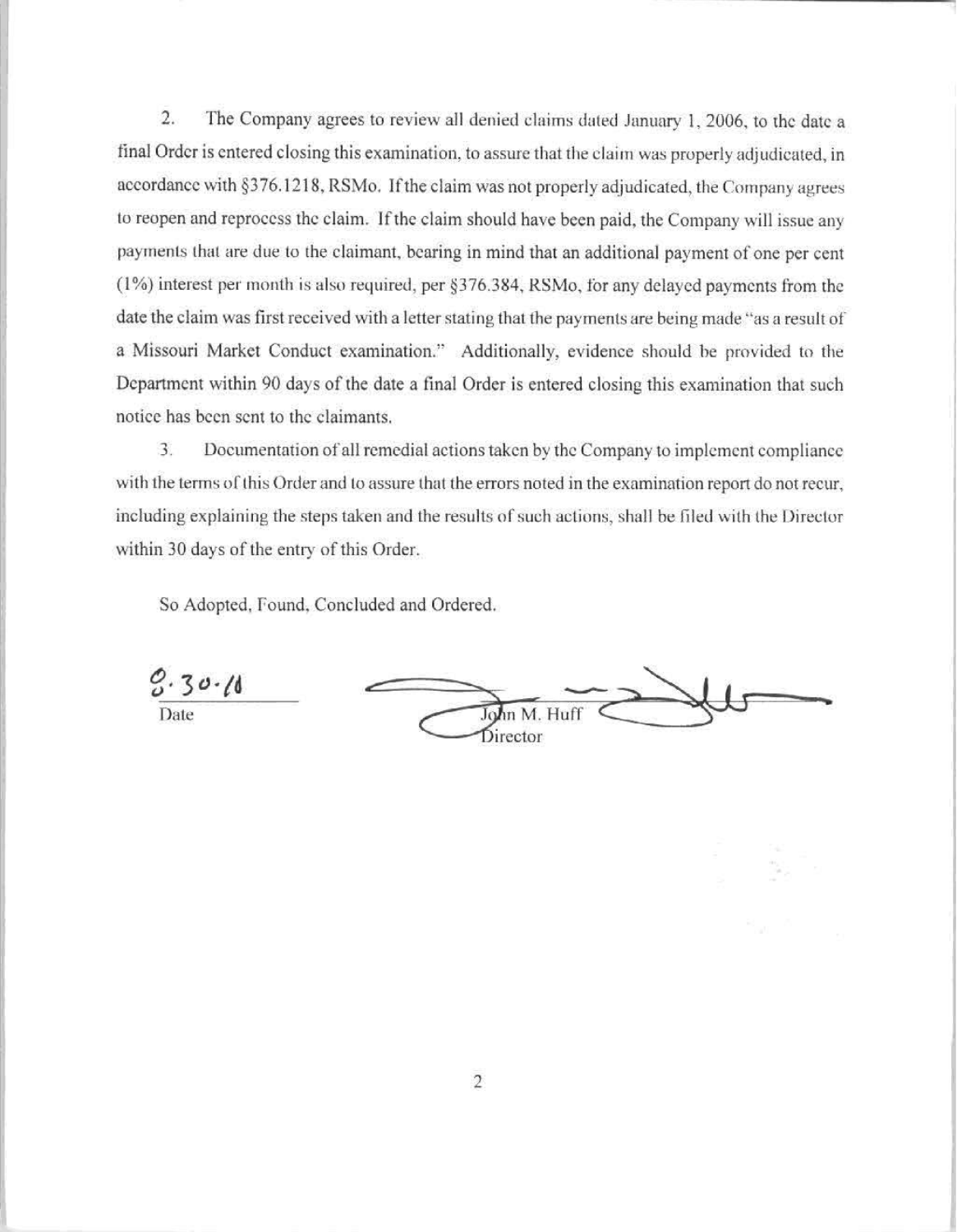# **STATE OF MISSOURI DEPARTMENT OF INSURANCE, FINANCIAL INSTITUTIONS AND PROFESSIONAL REGISTRATION**



**FINAL MARKET CONDUCT EXAMINATION REPORT Of the Life and Health Business of**

> **Community Health Plan Insurance Company NAIC # 95145**

#### **MISSOURI EXAMINATION # 0903-05-TGT**

## **NAIC EXAM TRACKING SYSTEM # MO268-M122**

**August 19, 2010**

**Home Office 137 North Belt Highway St Joseph, MO 64506**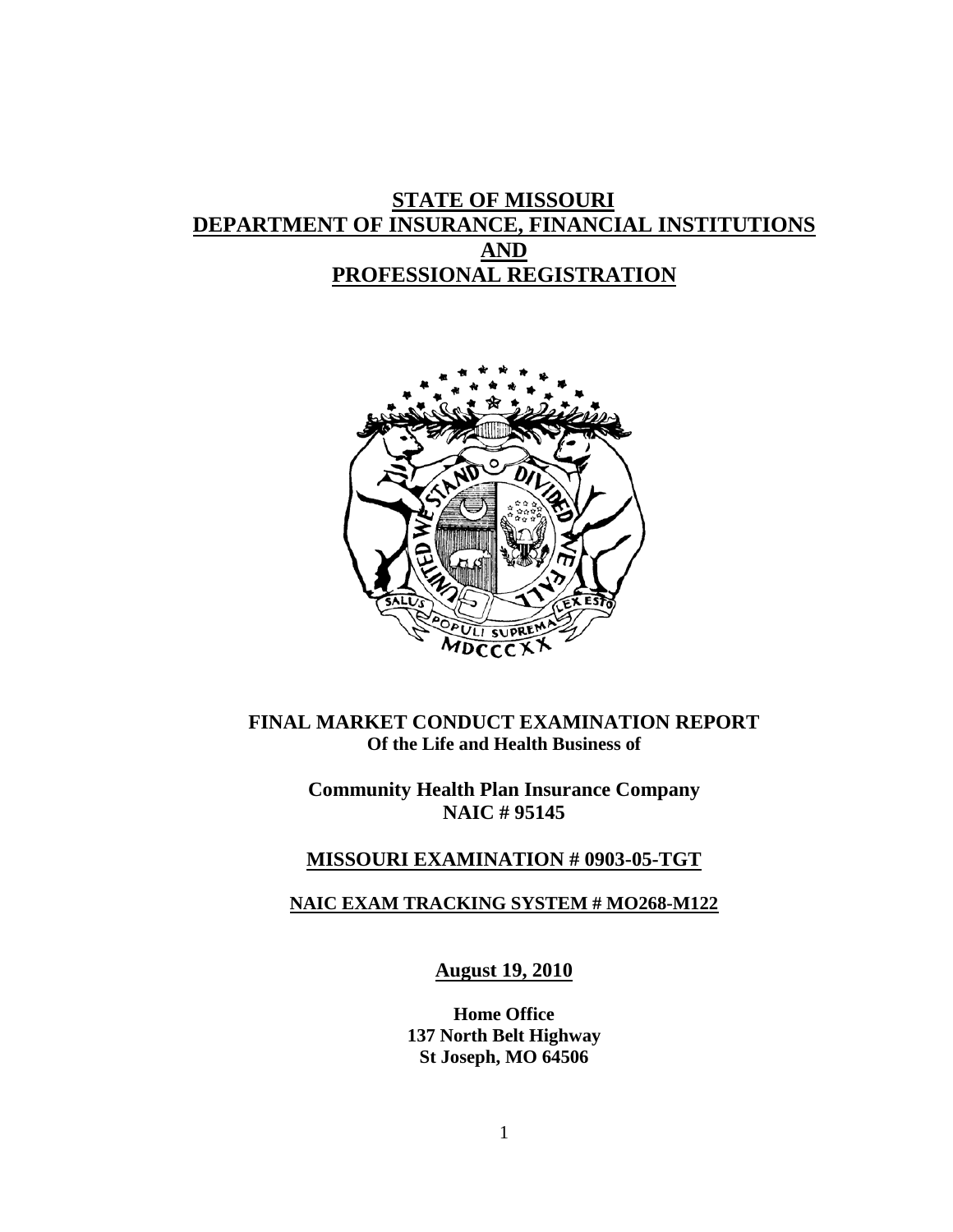# **TABLE OF CONTENTS**

# VERIFICATION OF WRITTEN REPORT OF EXAMINATION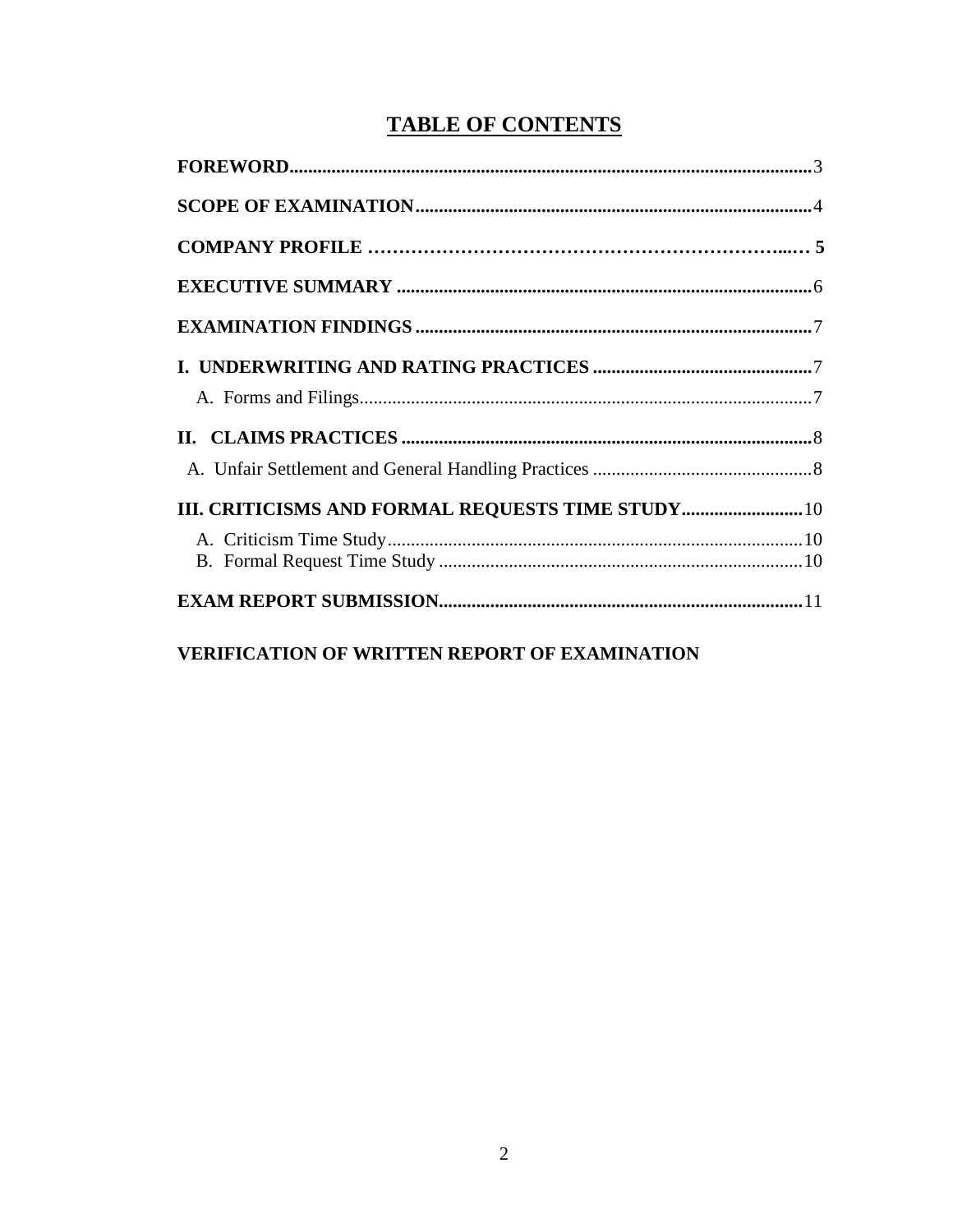### **FOREWORD**

This is a targeted market conduct examination report of Community Health Plan (NAIC Code # 95145). This examination was conducted at the offices of the Missouri Department of Insurance, Financial Institutions and Professional Registration (DIFP).

This examination report is generally a report by exception. However, failure to criticize specific practices, procedures, products or files does not constitute approval thereof by the DIFP. During this examination, the examiners cited errors made by the Company. Statutory citations were as of the examination period unless otherwise noted.

When used in this report:

- "Company" refers to Community Health Plan;
- "CSR" refers to the Missouri Code of State Regulation;
- "DIFP" refers to the Missouri Department of Insurance, Financial Institutions and Professional Registration;
- "Director" refers to the Director of the Missouri Department of Insurance, Financial Institutions and Professional Registration;
- "First Steps" refers to Missouri's early intervention system as eligible for services under Part C of the Individuals with Disabilities Education Act, 20 U.S.C. Section 1431, et seq and §376.1218 RSMo;
- "DESE" refers to the Missouri Department of Elementary and Secondary Education;
- "NAIC" refers to the National Association of Insurance Commissioners; and
- "RSMo" refers to the Revised Statutes of Missouri. All citations are to RSMo 2000, unless otherwise specified.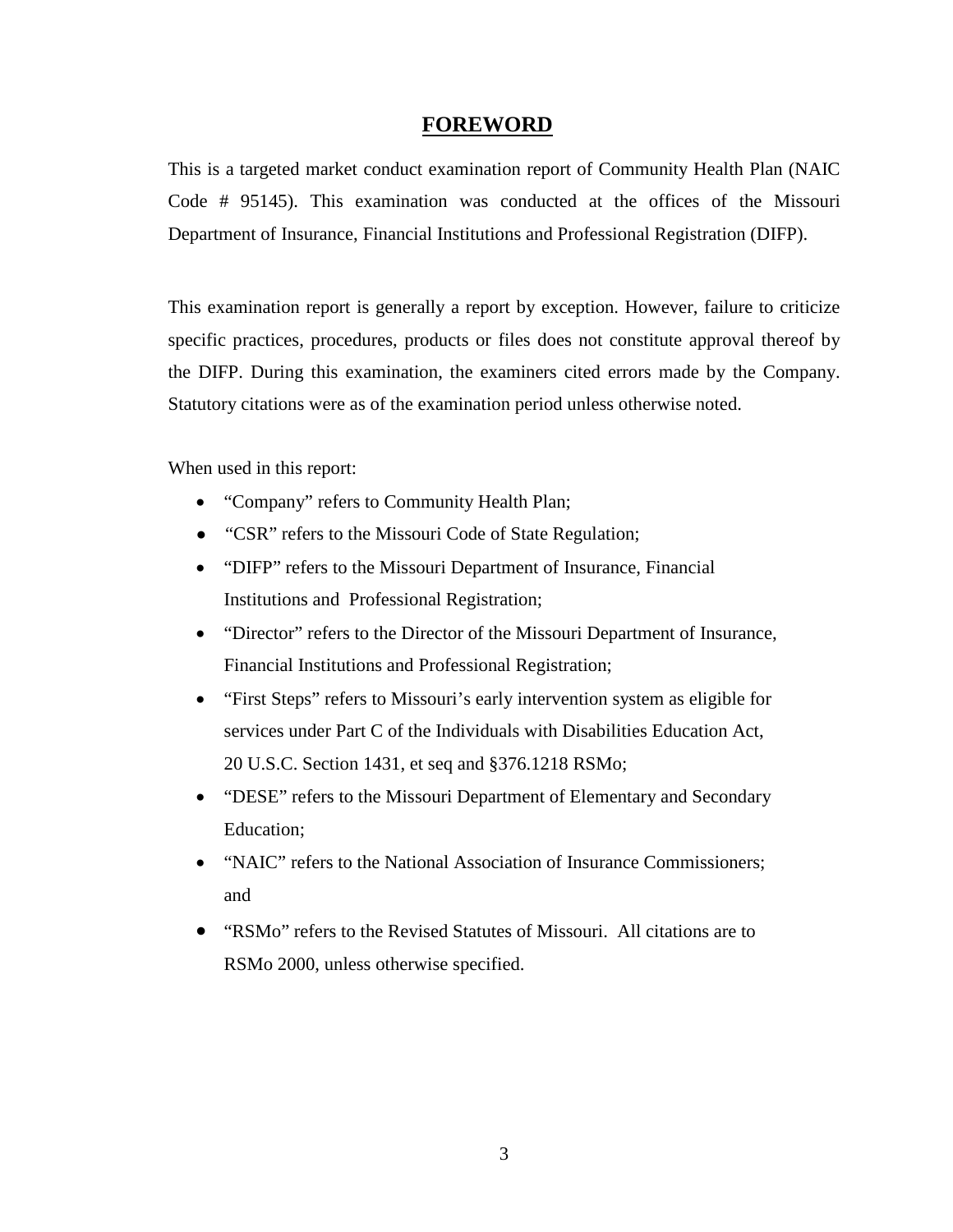#### **SCOPE OF EXAMINATION**

The DIFP has authority to conduct this examination pursuant to, but not limited to, §§374.110, 374.190, 374.205, 375.445, 375.938, 375.1009, RSMo.

The purpose of this examination was to determine if the Company complied with Missouri statutes and DIFP regulations pursuant to Missouri's First Steps program. The primary period covered by this review is January 1, 2006, through December 31, 2008, unless otherwise noted. Errors outside of this time period discovered during the course of the examination, however, may also be included in the report.

The examination was a targeted examination involving the following business functions and lines of business: Equitable claim payments for Early Childhood Intervention Services, "First Steps."

The examination was conducted in accordance with the standards in the NAIC's *Market Regulation Handbook*. As such, the examiners utilized the benchmark error rate guidelines from the *Market Regulation Handbook* when conducting reviews that applied a general business practice standard. The NAIC benchmark error rate for claims practices is seven percent (7%), for electronically submitted health claim is five percent (5%), and for other trade practices is ten percent (10%). Error rates exceeding these benchmarks are presumed to indicate a general business practice. The benchmark error rates were not utilized, however, for reviews not applying the general business practice standard.

In performing this examination, the examiners only reviewed a sample of the Company's practices, procedures, products and files related to First Steps claims. Therefore, some noncompliant practices, procedures, products and files may not have been discovered. As such, this report may not fully reflect all of the practices and procedures of the Company. As indicated previously, failure to identify or criticize improper or noncompliant business practices in this state or other jurisdictions does not constitute acceptance of such practices.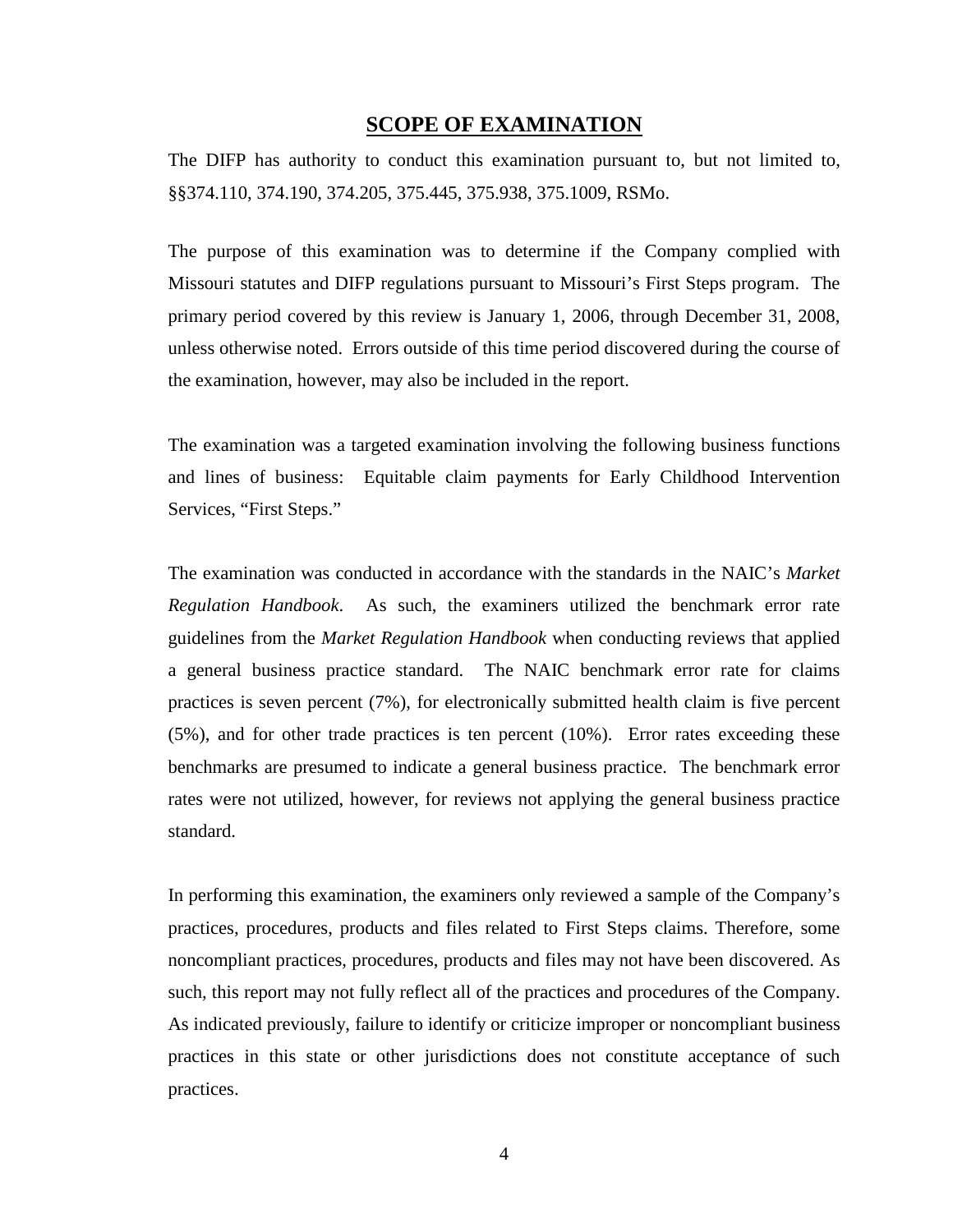# **COMPANY PROFILE**

Missouri admitted Community Health Plan (CHP) as a Health Maintenance Organization (HMO) on December 29, 1994. CHP covers residents of the following counties in Missouri who enroll through employer groups.

| County          | <b>Approval Date</b> | County    | <b>Approval Date</b> |
|-----------------|----------------------|-----------|----------------------|
| Andrew          | 12/29/1994           | Atchison  | 12/29/1994           |
| <b>Buchanan</b> | 12/29/1994           | Caldwell  | 12/29/1994           |
| Carroll         | 12/29/1994           | Cass      | 02/09/1999           |
| Clay            | 12/29/1994           | Clinton   | 12/29/1994           |
| Daviess         | 12/29/1994           | De Kalb   | 12/29/1994           |
| Gentry          | 12/29/1994           | Grundy    | 12/29/1994           |
| Harrison        | 12/29/1994           | Henry     | 02/09/1999           |
| Holt            | 12/29/1994           | Jackson   | 12/29/1994           |
| Johnson         | 02/09/1999           | Lafayette | 12/29/1994           |
| Livingston      | 12/29/1994           | Mercer    | 12.29.1994           |
| Nodaway         | 12/29/1994           | Platte    | 12/29/1994           |
| Putnam          | 11/01/2006           | Ray       | 12/29/1994           |
| Saline          | 06/27/1997           | Sullivan  | 11/01/2006           |
| Worth           | 12/29/1994           |           |                      |

The following information was obtained by the examiners from the Company's web site at:

#### http://www.heartland-health.com/body\_mychp.cfm?id=200

"In 1994, a group of northwest Missouri citizens gathered to discuss what was needed to maintain the quality of life and the strength of the region during the coming years. This group included legislators, health providers, business representatives and community residents. Although they looked at many areas, health care was an area that stood out as impacting the health status and economic vitality of the region. Their recommendation was to develop a locally owned health plan where employers, health care providers, and the insurance provider were in partnership to provide high–quality, cost–effective health benefits to northwest Missouri and northeast Kansas residents."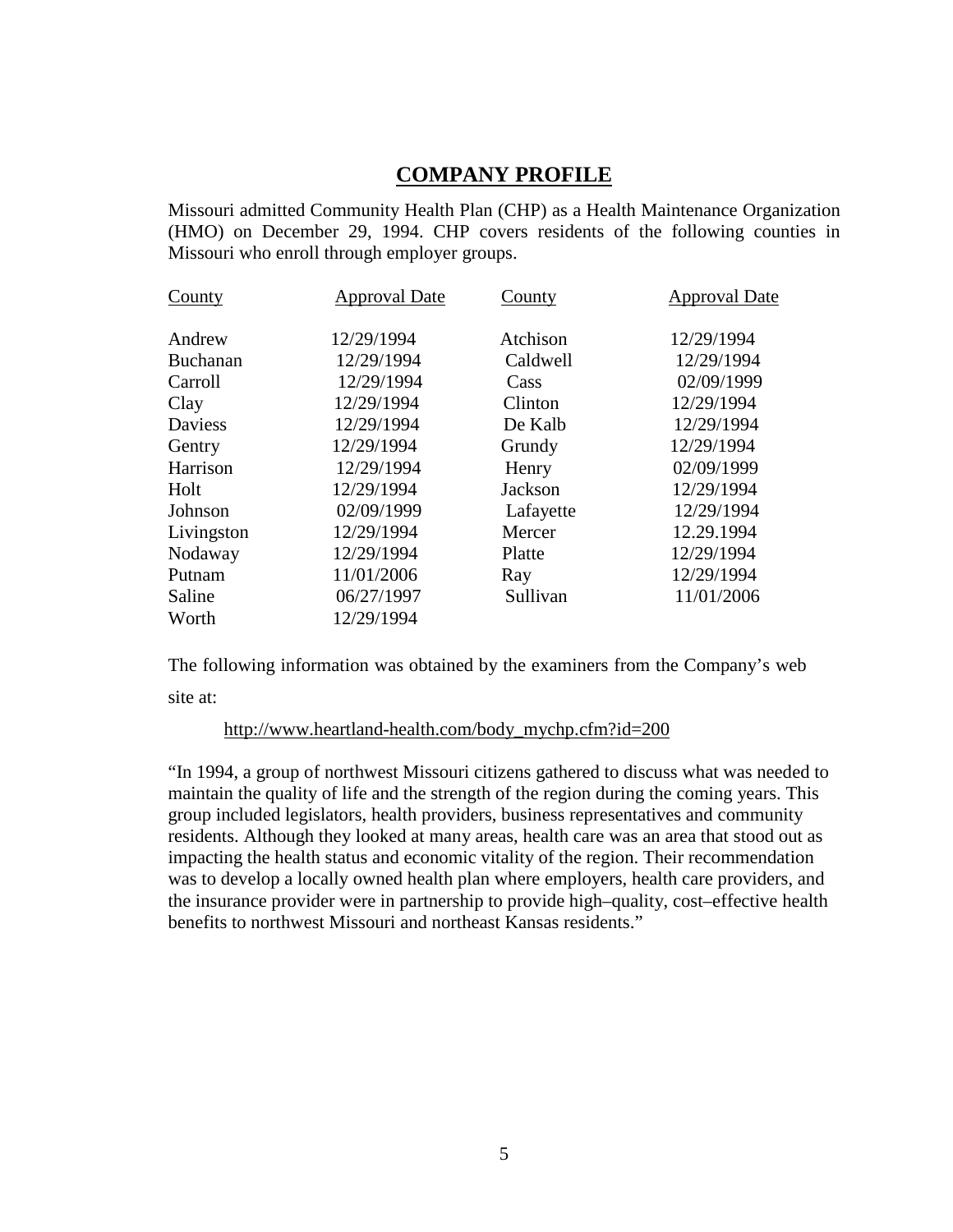# **EXECUTIVE SUMMARY**

The DIFP conducted a series of targeted market conduct examinations of fourteen insurance companies providing First Steps benefits. For Community Health Plan, the examiners found the following principal areas of concern:

• The Company re-adjudicated two claims even though they were not submitted by the provider in a format required by §376.1218.5

The insurance coverage mandate for First Steps began as on January 1, 2006. This is the first examination targeting First Steps benefits and claim payments..

The Company is directed to take immediate corrective action to demonstrate its ability and intention to conduct business according to the Missouri insurance laws and regulations. When applicable, corrective action for other jurisdictions should be addressed.

This market conduct examination was performed as a desk audit at the DIFP offices:

HST State Office Building 301 W. High Street Jefferson City, MO 65101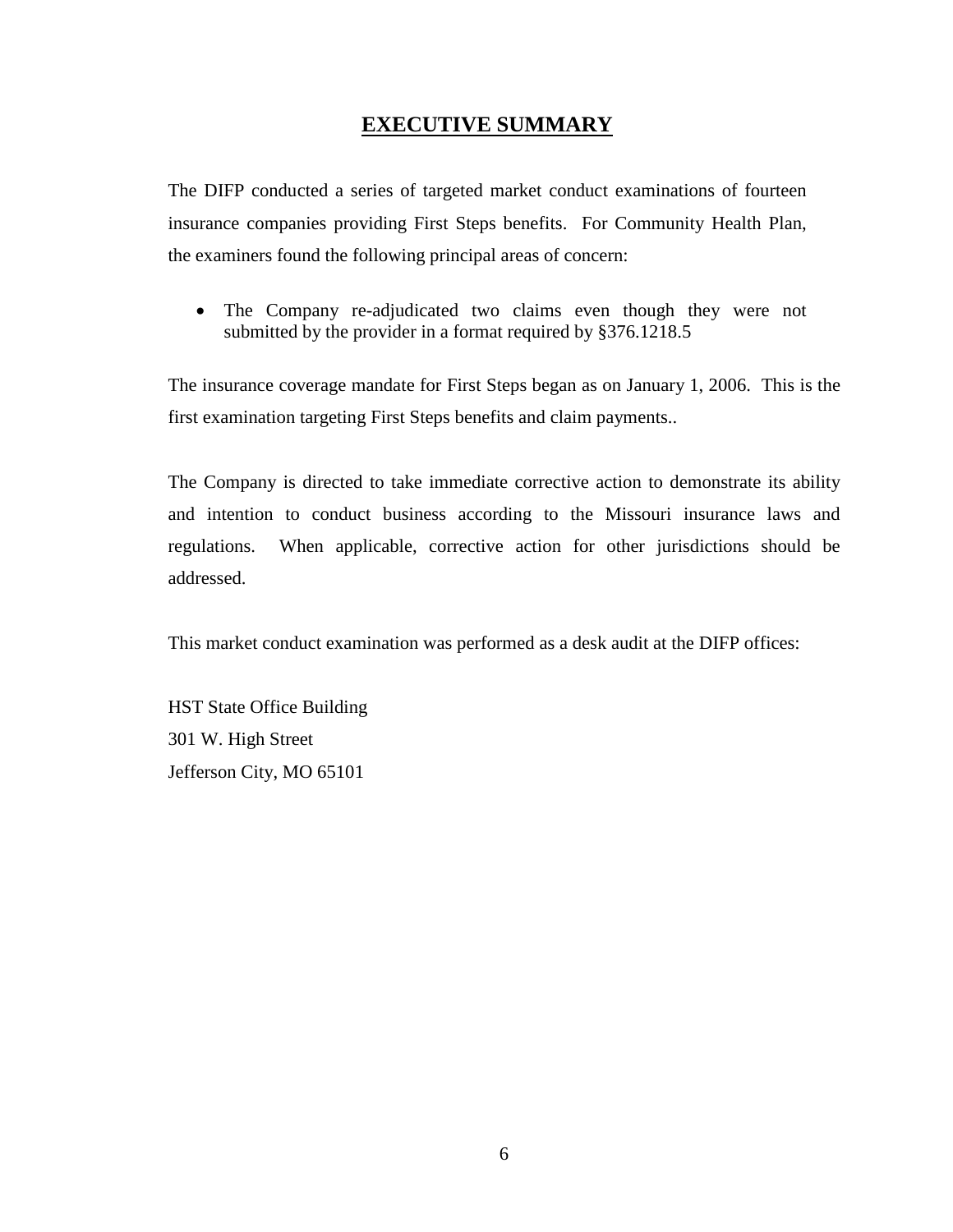# **EXAMINATION FINDINGS**

## **I. UNDERWRITING AND RATING PRACTICES**

The examiners reviewed the Company's forms filed by or on behalf of the Company with the DIFP.

An error can include, but is not limited to, any miscalculation of the premium based on the information in the file, an improper acceptance or rejection of an application, the misapplication of the Company's underwriting guidelines, incomplete file information preventing the examiners from readily ascertaining the Company's rating and underwriting practices, and any other activity indicating a failure to comply with Missouri statutes and regulations.

#### **A. Forms and Filings**

The examiners reviewed the Company's policy and contract forms to determine its compliance with filing, approval, and content requirements to ensure that the contract language is not ambiguous or misleading and is adequate to protect those insured.

The examiners discovered no issues or concerns.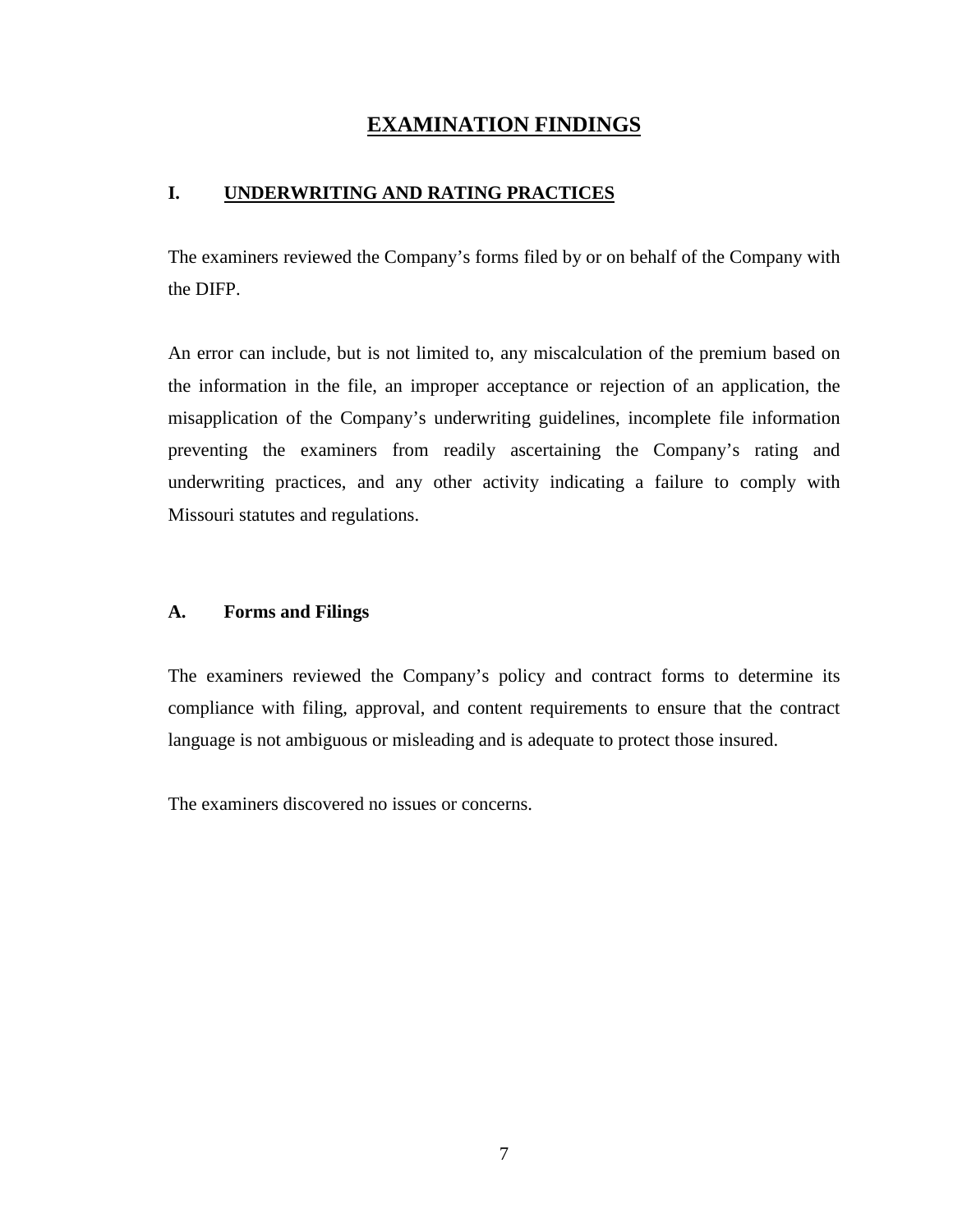#### **II. CLAIMS PRACTICES**

This section of the report is designed to provide a review of the Company's claims handling practices. Examiners reviewed how the Company handled claims to determine the timeliness of handling, accuracy of payment, adherence to contract provisions, and compliance with Missouri statutes and regulations.

To minimize the duration of the examination, while still achieving an accurate evaluation of claim practices, the examiners reviewed a statistical sampling of the claims processed. The examiners requested a listing of claims paid and claims closed without payment during the examination period for the line of business under review. The review consisted of claims from First Steps providers with a date of closing from January 1, 2006, through December 31, 2008.

### **A. Unfair Settlement and General Handling Practices**

Examiners reviewed the Company's claim handling processes to determine compliance with contract provisions, adherence to unfair claims statutes and regulations and compliance with First Steps statutes and regulations. Whenever a claim file reflected that the Company failed to meet these standards, the examiners cited the Company for noncompliance.

The examiners reviewed denied claims for adherence to Missouri's First Steps mandated benefits. For the following reviews, the examiners eliminated claims that were subsequently paid and those that did not involved the parameters specified. They reviewed records to determine that the Company's claims process is fair, reasonable, prompt and equitable according to the laws and regulations of Missouri.

The examiners asked for the computer processing specifications that control the requirements and payment levels for handling claims. The Company provided information and contracts related to claims clearinghouses and claim processing procedures.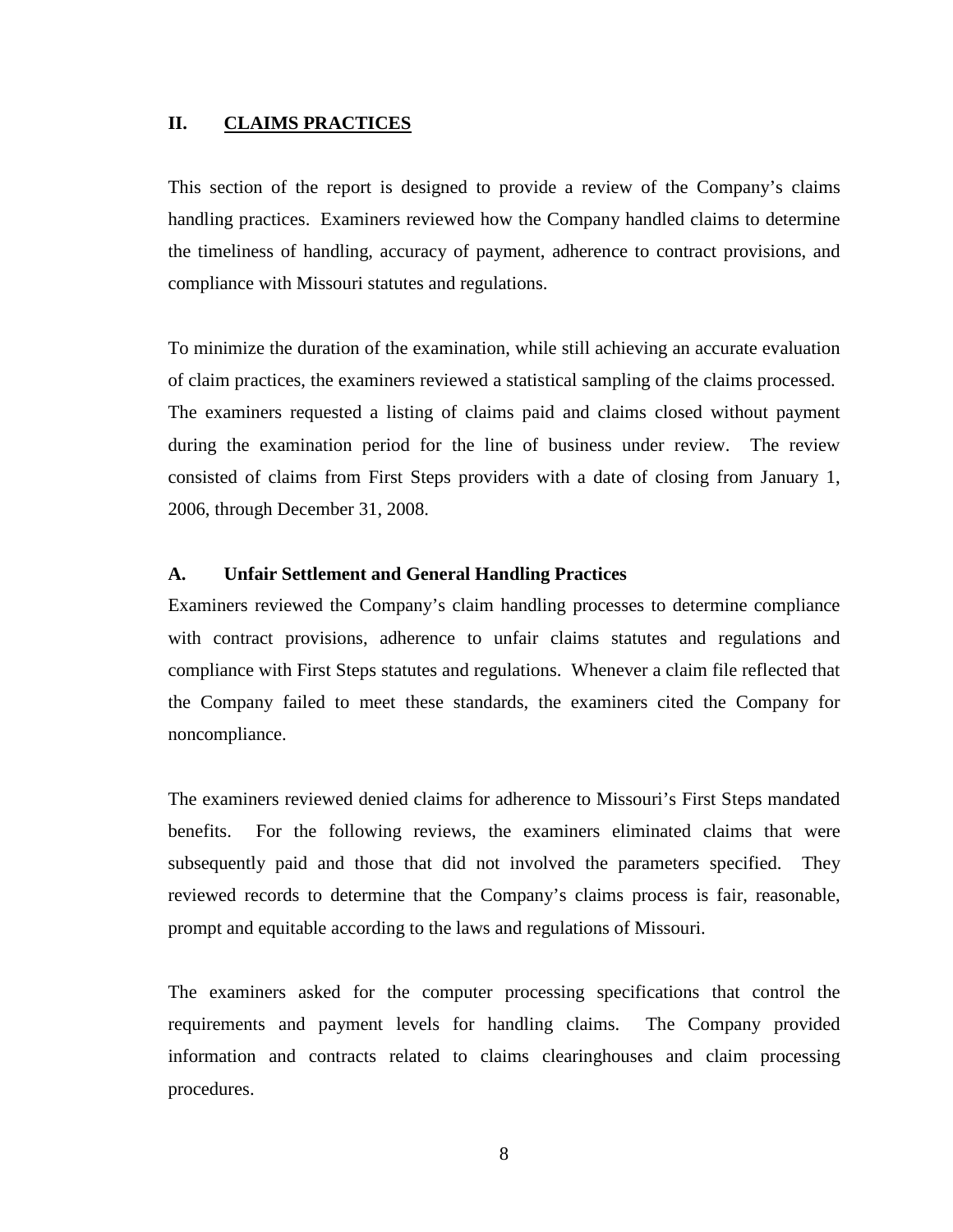| Field Size:              | 459           |
|--------------------------|---------------|
| Type of Sample:          | Census        |
| Number of Errors:        | $\mathcal{L}$ |
| Percent of Errors:       | 0.004%        |
| Within Dept. Guidelines: | Yes           |

The examiners noted the following issue during their review:

The Company originally denied claims 08203E041800 and 08354E38300, totaling \$90, due to incorrect correct coding methodologies. Although the denials were not based upon a medical or clinical decision, they were adjusted to allow the amount as 100% billed charges even though improper coding was submitted by the provider. The Company readjudicated these claims during the examination.

Reference: §§ 376.1218.5, RSMo.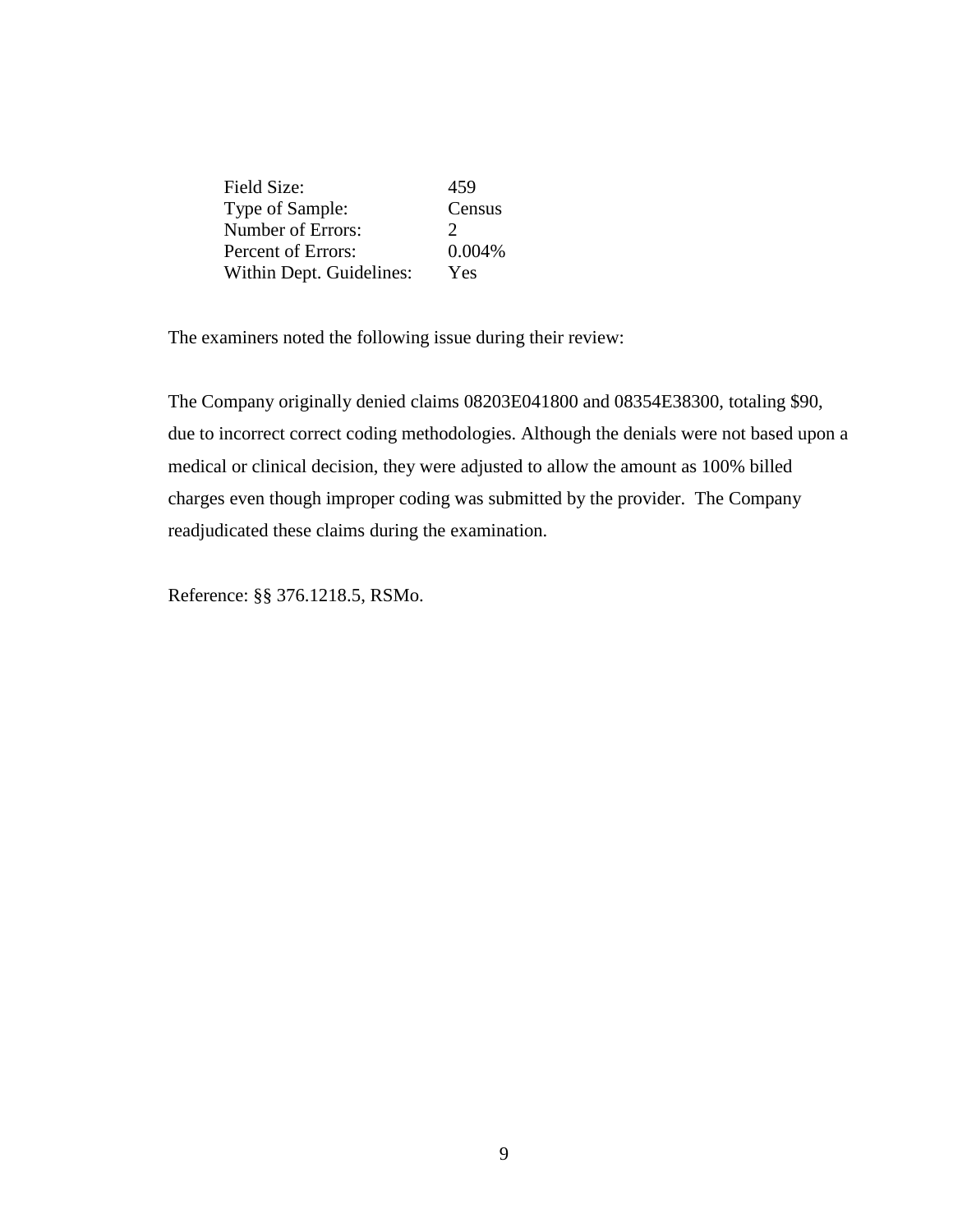#### **III. CRITICISMS AND FORMAL REQUESTS TIME STUDY**

This study is based upon the time required by the Company to provide the examiners with the requested material or to respond to criticisms. Missouri law requires companies to respond to criticisms and formal requests within 10 calendar days. Please note that in the event an extension was requested by the company and granted by the examiners, the response was deemed timely if it was received within the time frame granted by the examiners. If the response was not received within that time period, the response was not considered timely.

### <span id="page-11-0"></span>**A. Criticism Time Study**

| <b>Calendar Days</b>                                 | Number of Criticisms | Percentage |
|------------------------------------------------------|----------------------|------------|
| Received w/in time-limit,<br>incl. any extensions    | 0                    | $0\%$      |
| Received outside time-limit,<br>incl. any extensions | 0                    | $0\%$      |
| No Response                                          |                      | 0%         |
| Total                                                |                      | $0\%$      |
|                                                      |                      |            |

Reference: §374.205.2(2), RSMo, and 20 CSR 100-8.040

## <span id="page-11-1"></span>**B. Formal Request Time Study**

| Calendar Days                                        | Number of Requests | Percentage |
|------------------------------------------------------|--------------------|------------|
| Received w/in time-limit,<br>incl. any extensions    | 7                  | 100%       |
| Received outside time-limit,<br>incl. any extensions | $\theta$           | $0\%$      |
| No Response                                          | $\Omega$           | 0%         |
| Total                                                | 7                  | $100\%$    |

Reference: §374.205.2(2), RSMo, and 20 CSR 100-8.040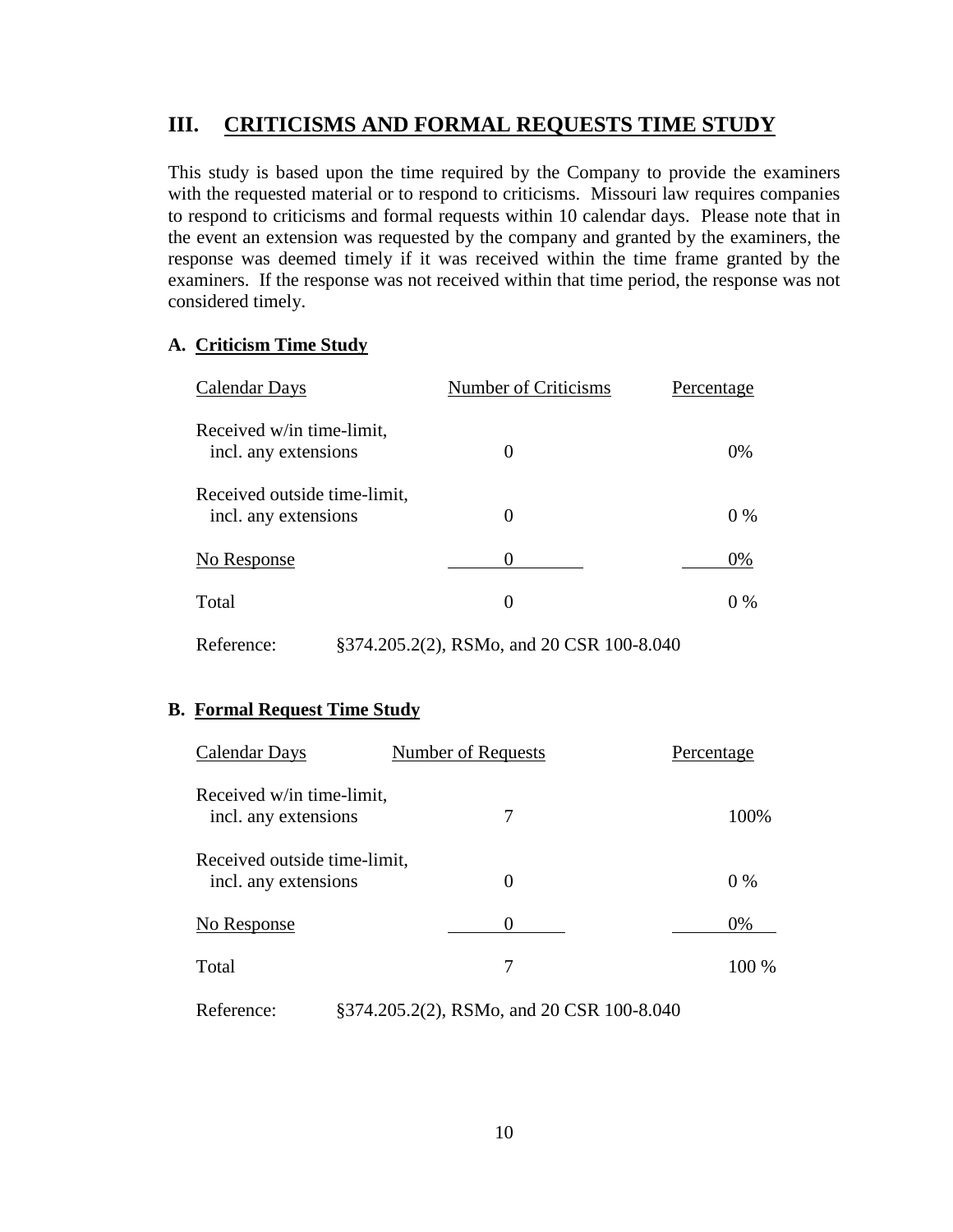# **EXAMINATION REPORT SUBMISSION**

Attached hereto is the Division of Insurance Market Regulation's Final Report of the examination of Community Health Plan Insurance Company (NAIC #95145), Examination Number 0903-05-TGT. This examination was conducted by John S. Korte, E. Jack Baldwin, John T. Clubb, Mike Woolbright, and David Pierce. The findings in the Final Report were extracted from the Market Conduct Examiner's Draft Report, dated May 27, 2010. Any changes from the text of the Market Conduct Examiner's Draft Report reflected in this Final Report were made by the Chief Market Conduct Examiner or with the Chief Market Conduct Examiner's approval. This Final Report has been reviewed and approved by the undersigned.

**Jim Mealer** Date Chief Market Conduct Examiner

\_\_\_\_\_\_\_\_\_\_\_\_\_\_\_\_\_\_\_\_\_\_\_\_\_\_\_\_\_\_\_\_\_\_\_\_\_\_\_\_\_\_\_